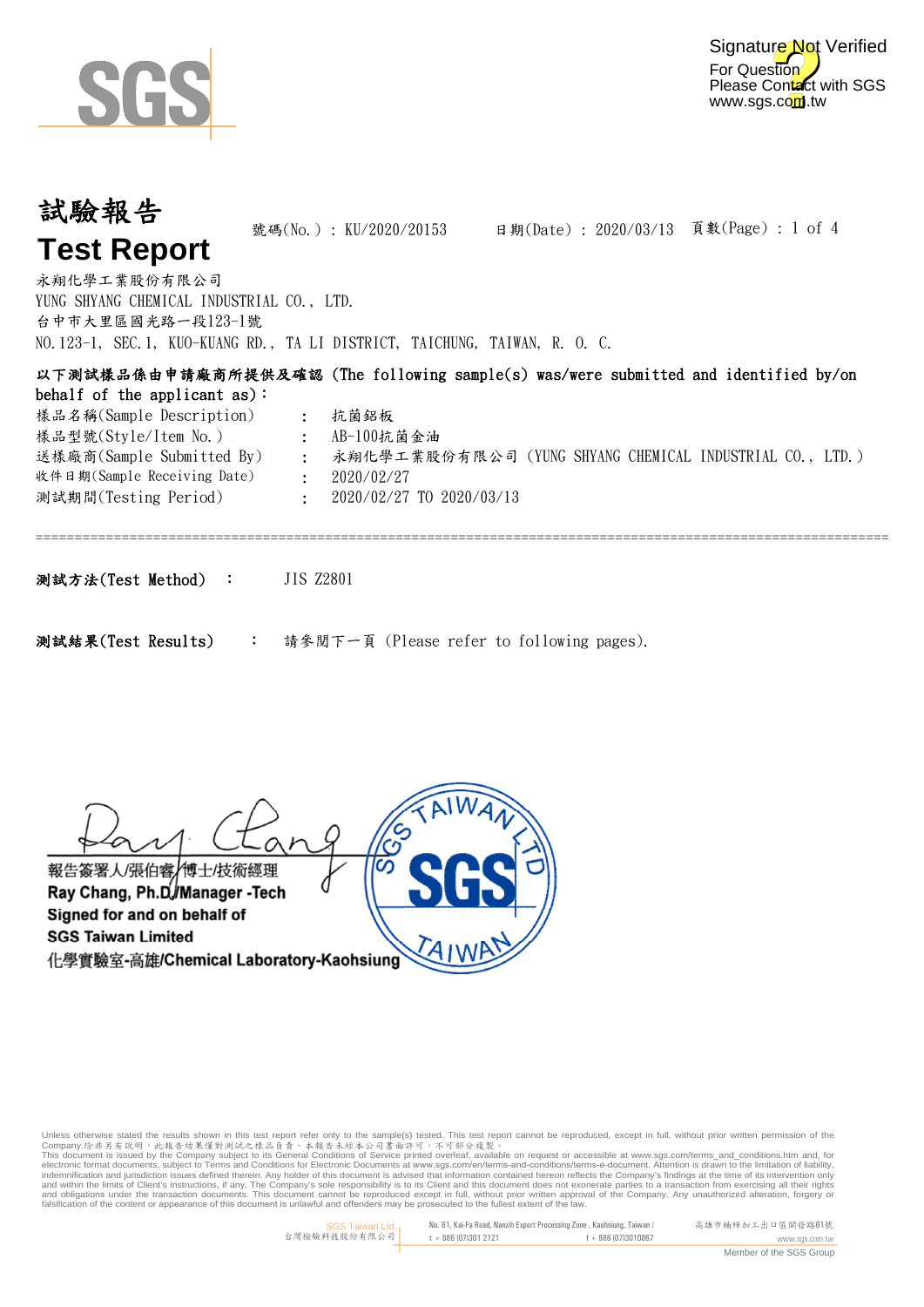

#### 號碼(No.) : KU/2020/20153 試驗報告 **Test Report**

日期(Date): 2020/03/13 頁數(Page): 2 of 4

台中市大里區國光路一段123-1號 YUNG SHYANG CHEMICAL INDUSTRIAL CO., LTD. 永翔化學工業股份有限公司 NO.123-1, SEC.1, KUO-KUANG RD., TA LI DISTRICT, TAICHUNG, TAIWAN, R. O. C.

#### 測試結果(Test Results)

測試部位(PART NAME)No.1 白色/銀色金屬片 (WHITE/SILVER COLORED METAL SHEET)

| 試驗菌種(Test Organism):                                    | 金黄色葡萄球菌             | Staphylococcus aureus | ATCC 6538P                                  |
|---------------------------------------------------------|---------------------|-----------------------|---------------------------------------------|
| 試驗組別/<br>Test Group)                                    | CFU/cm <sup>2</sup> | LOG                   | 抗菌值 $(R)$ /<br>Antibacterial<br>activity(R) |
| $(U_o)$<br>對照組 0小時菌數 / Control<br>0h<br>test piece at   | 1.5X10              | 4.17                  |                                             |
| 對照組 24小時菌數 / Control<br>$(U_t)$<br>test piece after 24h | 4.3X10              | 3.63                  | >3.83                                       |
| 樣品組 24小時菌數 / Test piece $(A_t)$<br>after 24h            | < 0.63              | $-0.20$               |                                             |

| 試驗菌種(Test Organism):                                         | 大腸桿菌                | Escherichia coli | <b>ATCC 8739</b>                            |  |
|--------------------------------------------------------------|---------------------|------------------|---------------------------------------------|--|
| 試驗組別/<br>Test Group)                                         | CFU/cm <sup>2</sup> | LOG              | 抗菌值 $(R)$ /<br>Antibacterial<br>activity(R) |  |
| 對照組 0小時菌數 / Control<br>$(U_{\alpha})$<br>test piece at<br>0h | 9.3X10              | 3.96             |                                             |  |
| 對照組 24小時菌數 / Control<br>$(U_t)$<br>test piece after 24h      | 9.8X10              | 5.99             | >6.19                                       |  |
| 樣品組 24小時菌數 / Test piece $(A_t)$<br>after 24h                 | $\leq 0.63$         | $-0.20$          |                                             |  |

Unless otherwise stated the results shown in this test report refer only to the sample(s) tested. This test report cannot be reproduced, except in full, without prior written permission of the

Company.除非另有說明,此無告結果僅對測試之樣品負責。本報告未經本公司書面許可,不可部分複製。<br>This document is issued by the Company subject to its General Conditions for Service printed over each subject<br>electronic format documents, subject to Terms and Conditio falsification of the content or appearance of this document is unlawful and offenders may be prosecuted to the fullest extent of the law.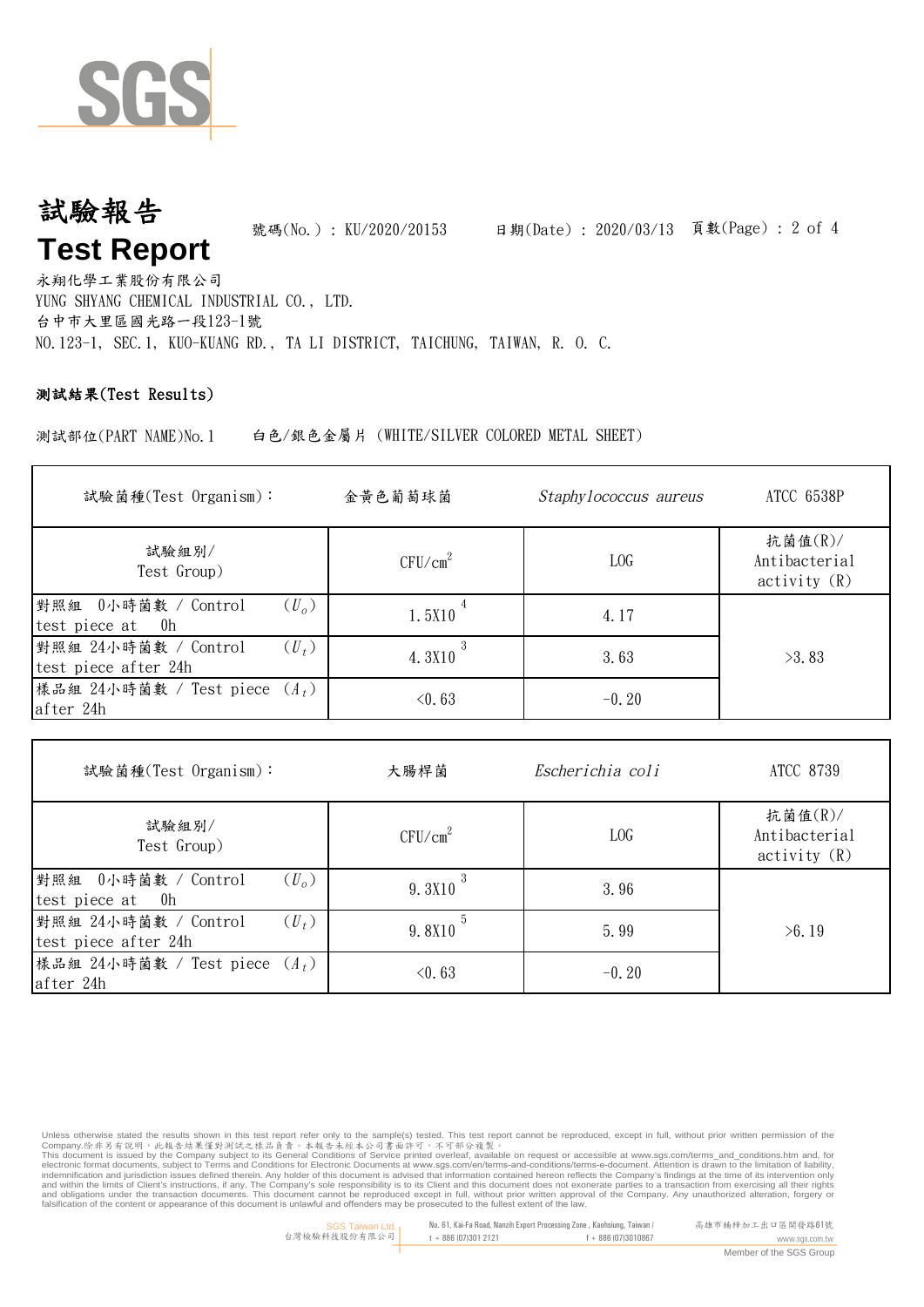

### 試驗報告 **Test Report**

號碼(No.) : KU/2020/20153 日期(Date) : 2020/03/13 頁數(Page) : 3 of 4

台中市大里區國光路一段123-1號 YUNG SHYANG CHEMICAL INDUSTRIAL CO., LTD. 永翔化學工業股份有限公司 NO.123-1, SEC.1, KUO-KUANG RD., TA LI DISTRICT, TAICHUNG, TAIWAN, R. O. C.

#### 備註(Note):

- 1. 檢驗報告僅就委託者之委託事項提供測試結果,不對產品合法性做判斷。 / The test report merely reflects the test results of the consigned matters of the client and is not a certification of the legitimacy of the related products.
- 2. 本報告不得分離或擷錄使用. / The report is invalid if it is partly reproduced or used.
- $^{\text{3.}}$   $U_o$ : 無加工樣品接種後立即測試之菌數,其應介於6.2×10<sup>3</sup>~2.5×10<sup>4</sup> CFU/cm<sup>2</sup>。 / *Uo* : Untreated test piece at Oh, bacteria counts should be at 6.2X10 $^3$  to 2.5X10 $^4$  CFU/cm $^2$
- 4.  ${U}_t$ : 無加工樣品經 24小時培養後之菌數。/  ${Ut}$  : Untreated test piece after 24h
- 5.  $\varLambda_t$ : 加工樣品經  $24$ 小時培養後之菌數。/ At : Antibacterial test piece after  $24\text{h}$
- 6. 抗菌值R(log)= $U_t$  A<sub>t</sub>; 抗菌活性值R 若≧2.0,表示有抗菌效果。/Antibacterial activity R(log)=  $Ut$  -At ; R shall be  $\geq 2.0$  for Antibacterial effectiveness.
- 7. 若無"無加工樣品",以空白組代替之。 / If "Untreated test piece" can't be prepared, "Blank" may be used.
- 8. 此項目轉包予台灣檢驗科技股份有限公司食品實驗室-高雄進行測試。 / The testing item was subcontracted to SGS Taiwan Ltd. Food Laboratory – Kaohsiung.

Unless otherwise stated the results shown in this test report refer only to the sample(s) tested. This test report cannot be reproduced, except in full, without prior written permission of the

Company.除非另有說明,此無告結果僅對測試之樣品負責。本報告未經本公司書面許可,不可部分複製。<br>This document is issued by the Company subject to its General Conditions for Service printed over each subject<br>electronic format documents, subject to Terms and Conditio falsification of the content or appearance of this document is unlawful and offenders may be prosecuted to the fullest extent of the law.

www.sgs.com.tw